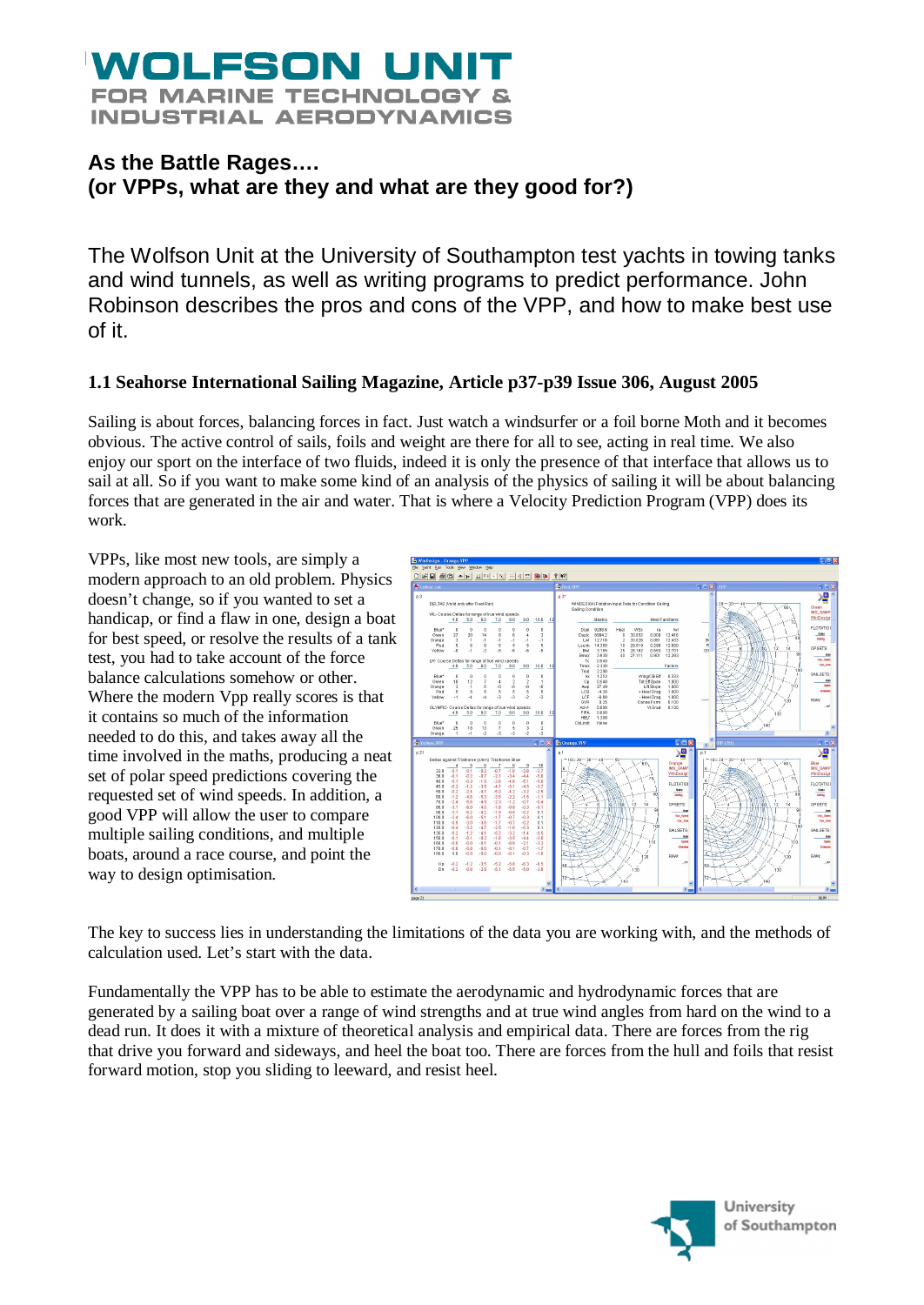## VOLFSON L

Resistance to heeling, stability, is usually calculated by an associated theoretical analysis program called the Lines Processor, or LPP, which, given the hull form and centre of gravity can determine the shape of the stability (GZ) curve. In addition it provides the VPP with data such as wetted area, hull length, and other parameters that will allow the VPP to estimate resistance and sideforce characteristics. These are usually pretty precise measures. The VPP can use the stability data directly, but as for the other information, it has to use that to estimate resistance, and the ability to generate sideforce. Where does it get that data form?



If you are lucky, and have spent a bit of money in the process, you may have the results of a tank test on your particular hull. There is no doubt that at present this is the method that will get you the most accurate prediction of resistance. In this case all the VPP has to do is to look up the data in the matrix of test information, and use it directly in its calculations. However, if there are no test results available, another method has to be used, and this relies on empirical data averaged over a wide range of hull forms that have been tested in the towing tank over many years, such as the Delft University Series.

Now we are moving into areas of less certainty. A good statistical analysis of a series of hull tests on varied forms will claim to be within 5% of the correct values in 90% of cases, and that assumes that your hull type lies within the envelope of forms in the tests. Furthermore, such published analyses of necessity lag behind design trends, so be realistic in your expectations. There are few better tools around than the VPPs we have, but don't expect them to be able to predict everything to the last percent. Here we can become fortunate though, because even if the absolute values we predict are a bit out, the relative differences between two versions of the same design, or similar hull types, are much smaller, and this is really what the VPP excels at, pointing to improvement.

Similar comments hold for the aerodynamics of the rig. If you have Wind Tunnel results, or some good computational fluid dynamics (CFD) you can plug this in and the program can use it to look up the data. Note that CFD data on sails tends to be closer to the truth because the flow is a better understood, and easier to calculate, phenomenon than the hydrodynamics of a craft at the water surface, principally due to wave making. As before, if you don't have real data the program will have to calculate it for you on the basis of a few numbers, like I, J, P, E etc. Once again we are into predicting from averaged data over many different sail plans, sail aspect ratios, mast and rigging specifications and more, so absolute precision decreases.

So knowing the basis of the data we enter into the program can inform us about how to use it. If you are looking to compare hull characteristics, it's probably a good idea to try and keep the rigs the same, or vice versa if you want to see what sail plan changes do. Like any scientific experiment, try and keep it down to changing one variable with all the others constant if you want to have a chance of understanding why the thing is giving you the answers it does.

What then does the VPP do with this data? As I said at the beginning, it's a matter of finding a balance. At every wind speed, and every true wind angle there should be a point where all the forces do balance, those are the points the program it trying to find, and when it does it will tell you what speed the boat is doing,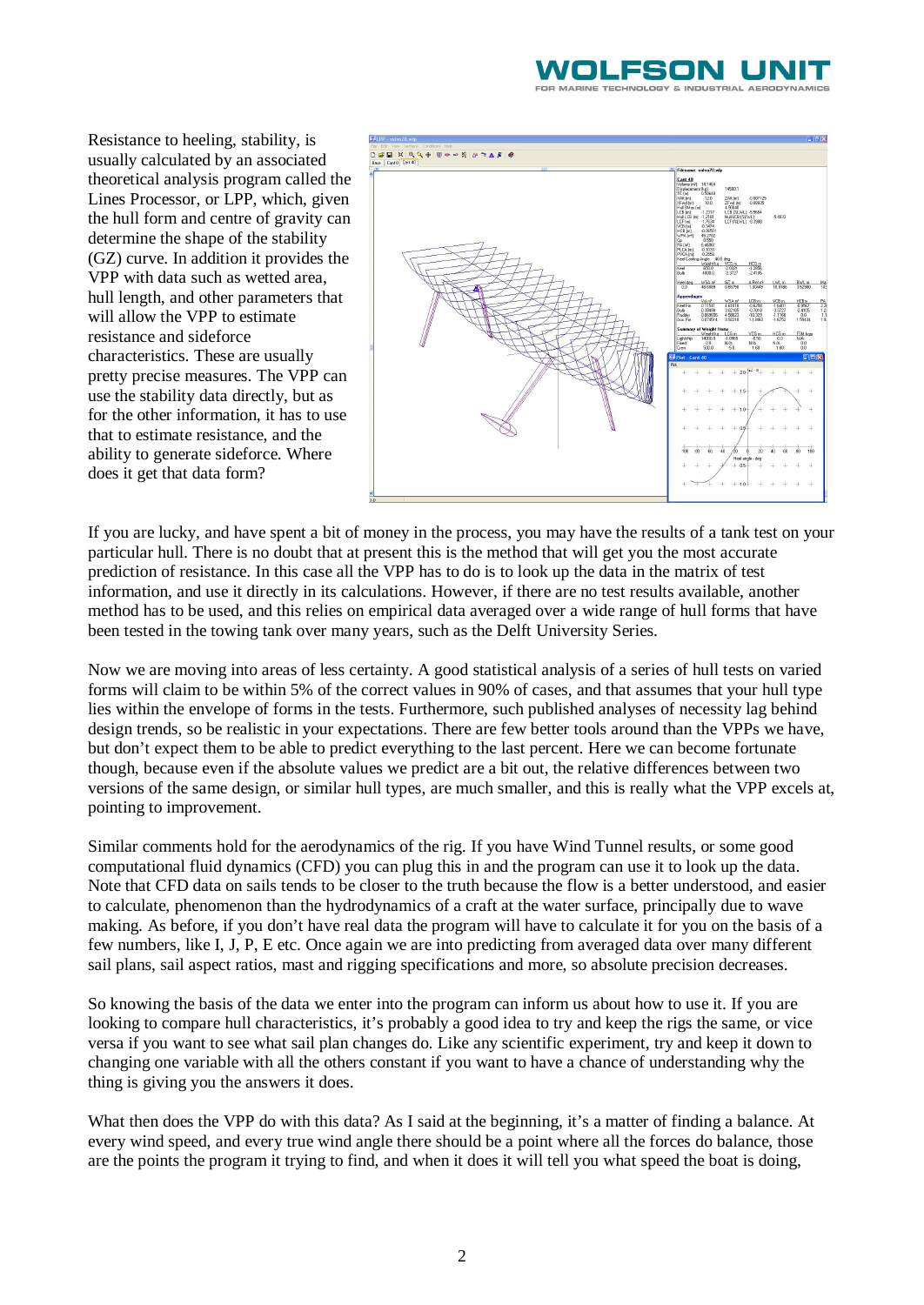

what angle it is heeling to, and perhaps which sail set it has chosen to use. It can give you a lot more information as well of course, but ultimately it's the speed that we are really trying to get at.

The way it works is by solving a large set of simultaneous equations for each chosen wind speed and angle. The more variables it tries to manipulate the harder the task it sets itself. It's an iterative process. It goes round and round, fixing variables one at a time until it finds a unique solution point. Of course it is possible that there may be more than one solution, especially if we are asking too many questions. A VPP that tries too much in the way of altering sheet leads, sail camber or rudder balance is stacking up problems for itself. Just coming to a solution for optimised aero and hydrodynamics is hard enough.

The same is true if we are comparing a whole sail wardrobe over the full range of wind speeds, all at the same time. It just doesn't make sense to ask the same questions about your lightweight genoa as your trysail. You use them in different winds in practice, so should the VPP.

An interesting example of this comes when using a VPP to work on canting keels. The graph shows three stability curves, a conventional yacht without moveable ballast, a water ballasted hull, and one with a canting keel. Moveable ballast boats have curves that flatten out at lower heel angles than conventionally ballasted ones, and this presents a difficulty for the programs, because heel angle is one of the key variables that is changed within the iterative calculation. The slope of the curve is another key value, used in assessing where it's next best guess at a result will lie. Practically speaking however, you never want to sail a canted keel at angles much more than 15 – 20 degrees, apart from anything else the bulb is getting close to the surface and causing more wave drag. But the VPP may not know this implicitly; indeed it may be



trying to let you use it for anything from a Sail Training Ship to a Mini Transat. So you need to give it a hand by limiting its search area to realistic sailing angles.

Once you get a reliable set of speeds however, the interesting bit can begin. You can extend the program by comparing the same boat with different sail settings. You can design a series of hulls with logically varying hull parameters, and see how the results trend. Determine how hard it is worth getting the crew to hike out, or sail a fleet of designs around the buoys, or even round the world with statistically varying wind patterns and see which is likely to win. This is what a VPP is really good for, in fact there aren't many other tools you can use for these, except the real thing of course.

Designers can use them for design comparison and optimisation. Rule makers can create new classes, the ACC was originally designed around one, and VPPs were first developed as part of the project that lead to IMS, which is wholly VPP based. What's sauce for the goose is sauce for the gander of course, designers then use VPPs to find the holes in rules.

Owners and teams use VPPs for developing tactics on the racecourse and specific venue, think how hard the AC syndicates are looking at wind patterns in Valencia right now. You can use a VPP to develop a protocol for sail selection based upon wind speed and heading, or simply to set target speeds for the crew to work to.

So the VPP is a versatile and necessary tool in many areas of sailing. It has its limits, it won't design your boat, or predict with 100% accuracy whether you will win, to say nothing of crew skill. It may not be a universal panacea, they don't exist of course, but whatever you try and use in their place will still be a VPP.

Let's sum up with a few rules of thumb for getting the best out of your VPP. Know your data source, and use this knowledge to set your levels of expectation about the final precision of the results. Remember that